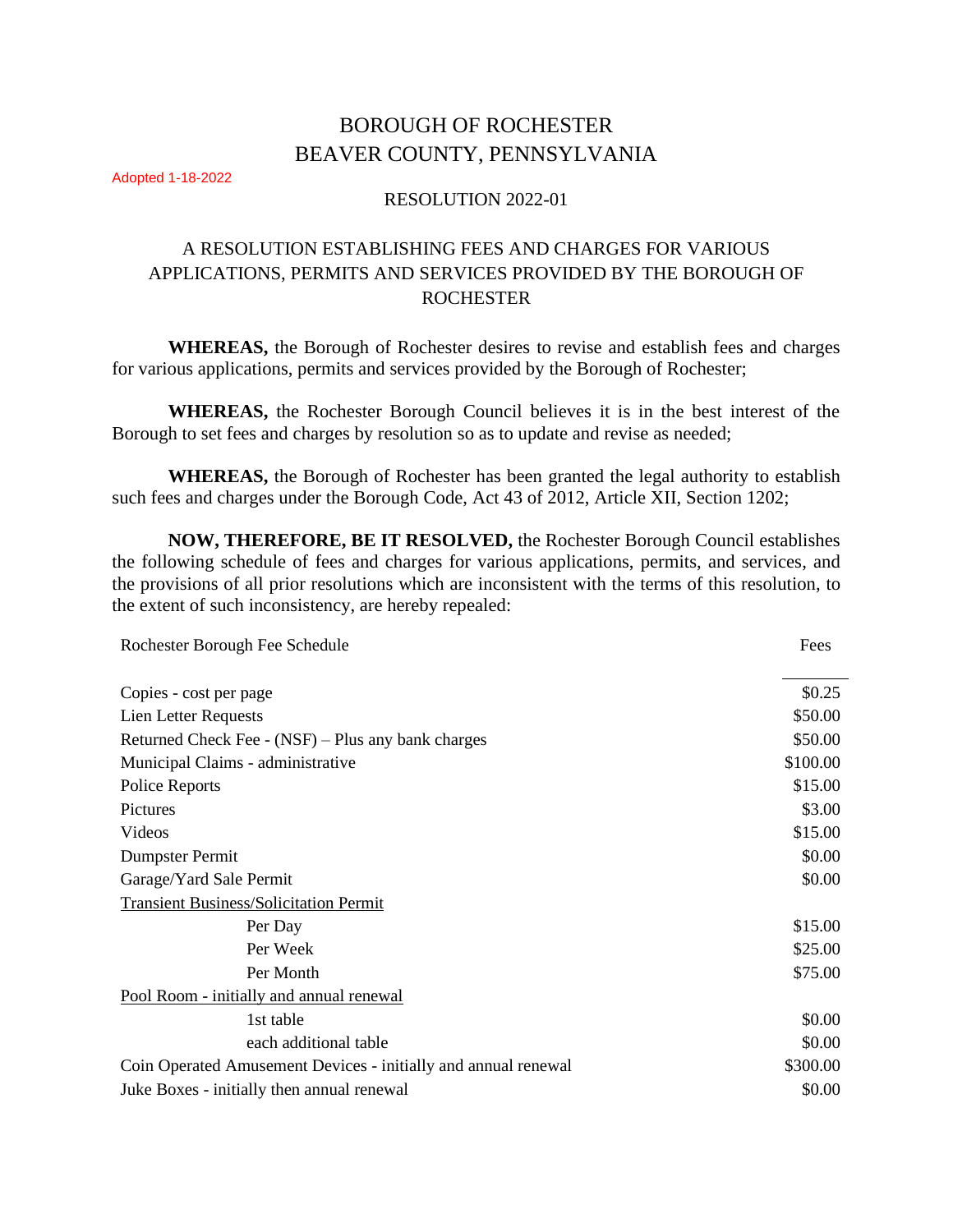| Eating and Drinking Places - initially then annual renewal                                                                      | \$0.00   |
|---------------------------------------------------------------------------------------------------------------------------------|----------|
| Curb/Sidewalk Permit                                                                                                            | \$0.00   |
| <b>Street/Sidewalk Opening Permit</b>                                                                                           |          |
| Flat fee                                                                                                                        | \$300    |
| Deposit                                                                                                                         | \$2,000  |
| <b>Traffic Impact Review</b>                                                                                                    | \$5,000  |
| Rentals - pavilions along the Ohio and Beaver Rivers                                                                            |          |
| Residents                                                                                                                       | \$25.00  |
| * the established fee is refunded if pavilion is cleaned after use                                                              |          |
| Non-Residents - non-refundable                                                                                                  | \$35.00  |
| Residential Permit Parking - initially then annual renewal                                                                      |          |
| 1st 2 vehicles                                                                                                                  | \$0.00   |
| each additional vehicle                                                                                                         | \$5.00   |
| <b>Temporary Permit</b>                                                                                                         | \$0.00   |
| Landlord Registration - cost per unit - initially then annual renewal                                                           | \$50.00  |
| Late Charge - after 15 days from due date                                                                                       | 6%       |
| Garbage Collection - residential only - quarterly                                                                               | \$55.00  |
| Late Charge - after 15 days from due date                                                                                       | 6%       |
| All Public Hearings (variance, conditional use, appeals, etc.)                                                                  | \$500    |
| * Plus all cost exceeding the established fee                                                                                   |          |
| <b>Zoning Permits</b>                                                                                                           | \$50.00  |
| Residential Occupancy Permit - per unit                                                                                         | \$50.00  |
| <b>Commercial Occupancy Permit</b>                                                                                              | \$100.00 |
| Signs:                                                                                                                          |          |
| <b>Residential Districts</b>                                                                                                    |          |
| Home Occupation - Conditional Uses                                                                                              | \$25.00  |
| Mixed, Commercial, Special Use Districts                                                                                        |          |
| Wall Signs, Flush Mounted Illuminated Signs, free standing signs,<br>Plus all other signs not specifically identified excluding | \$100.00 |
| billboards                                                                                                                      |          |
| <b>Special Use District</b>                                                                                                     |          |
| Billboard Signs - annual fee                                                                                                    | \$150.00 |
| <b>Temporary Signs</b>                                                                                                          | \$50.00  |
| Demolition                                                                                                                      |          |
| Residential - all demolition                                                                                                    | \$150.00 |
| Deposit -refunded                                                                                                               | \$150.00 |
| Commercial - all demolition                                                                                                     | \$300.00 |
| Deposit - refunded                                                                                                              | \$300.00 |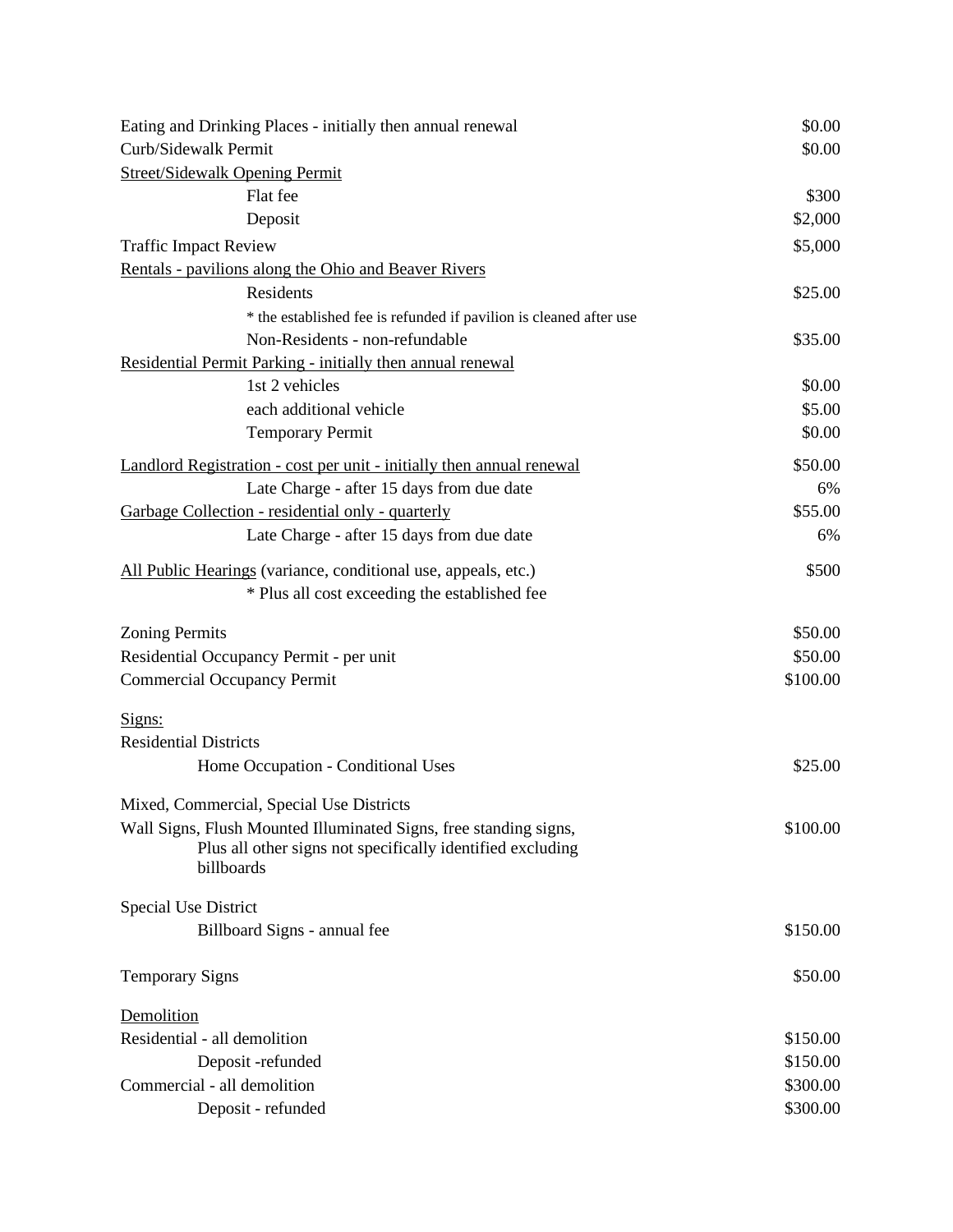| Moving Permit - moving a structure from one location to another<br>Plus any additional costs (police, public works, etc.) | \$500.00 |
|---------------------------------------------------------------------------------------------------------------------------|----------|
| Sewer Tap-in                                                                                                              | \$2,000  |
| Lot Subdivisions and Consolidations                                                                                       |          |
| Preliminary Plan Review - 0-3 lots                                                                                        | \$150.00 |
| Plus any additional costs                                                                                                 |          |
| Preliminary Plan Review - over 3 lots - per lot<br>Plus any additional costs                                              | \$50.00  |
| <b>Building Permits</b>                                                                                                   |          |
| Construction or Alterations - for all buildings                                                                           | \$150.00 |
| Permit, Review and Inspection fees - percent of the MDIA fees                                                             | 10%      |

## MDIA FEE SCHEDULE – as follows – The Borough will add 10% to each fee under this schedule.

## BUILDING INSPECTION FEE SCHEDULE RESIDENTIAL FEES

## (DOES NOT INCLUDE PLUMBING, ELECTRICAL, MECHANICAL, FIRE OR ENERGY INSPECTION FEES)

| <b>Industrialized Housing</b>             |
|-------------------------------------------|
|                                           |
| Single Family Dwelling -                  |
|                                           |
|                                           |
|                                           |
|                                           |
|                                           |
| Attached garages, additions, and          |
| non-exempt detached accessory structures, |
|                                           |
|                                           |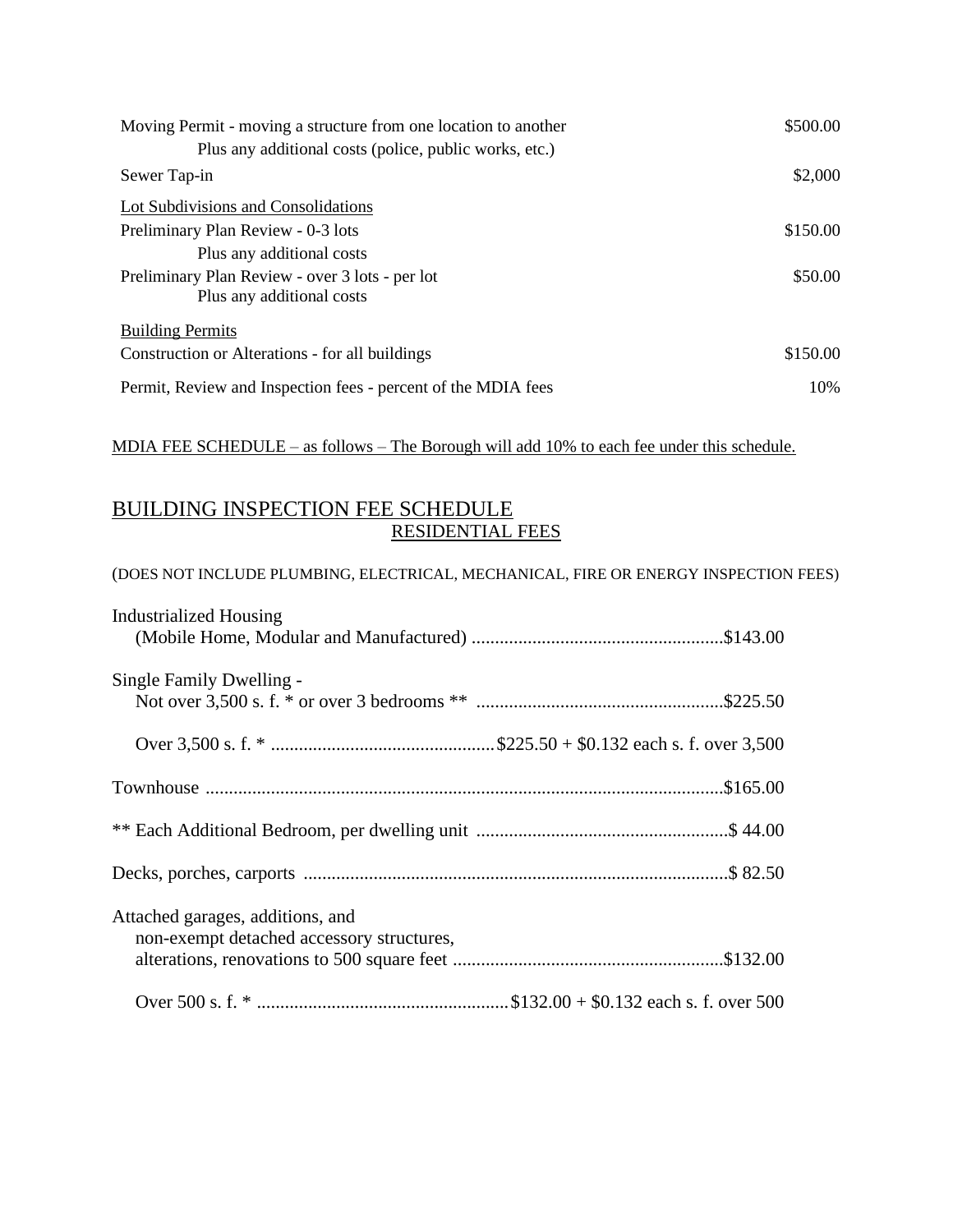## COMMERCIAL FEES

## (INCLUDES MULTI-FAMILY)

| (DOES NOT INCLUDE PLUMBING, ELECTRICAL, MECHANICAL, FIRE OR ENERGY INSPECTION FEES) |  |
|-------------------------------------------------------------------------------------|--|
|                                                                                     |  |
|                                                                                     |  |
|                                                                                     |  |

## MISCELLANEOUS FEES

| Swimming Pool/Spa (Single Family) |  |
|-----------------------------------|--|
|                                   |  |
|                                   |  |
|                                   |  |
|                                   |  |

## MINIMUM FEE: \$71.50

\* Square footage is defined as gross floor area of all floors within the perimeter of the outside walls, including basements, cellars, garages, roofed patios, breezeways, covered walkways, and attics with floorto-ceiling of 6' 6" or more.

## CONDITIONS NOT PROVIDED FOR IN THIS SCHEDULE, APPLY FOR FEE PA21B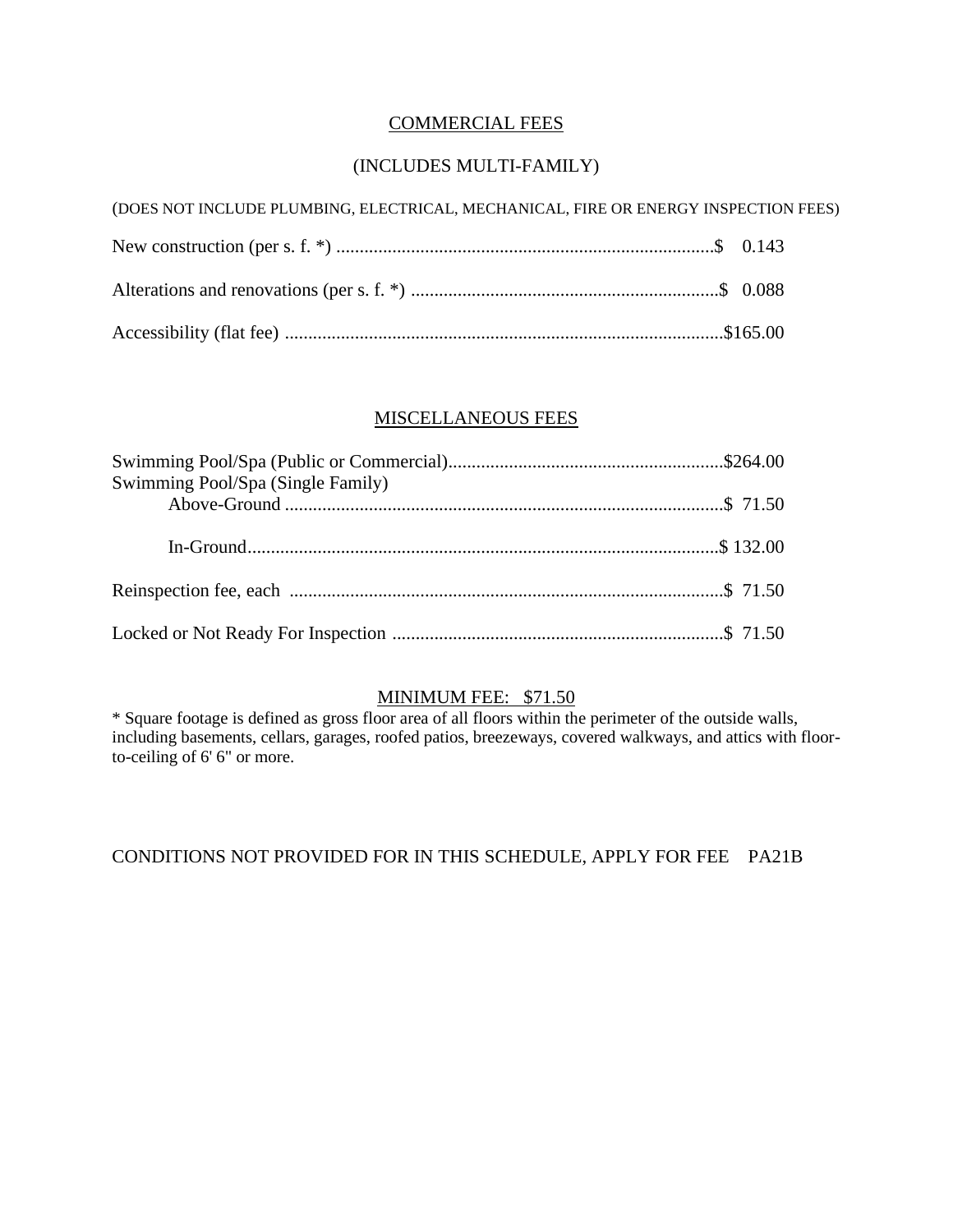### ELECTRICAL INSPECTION FEE SCHEDULE

### MINIMUM CHARGE \$ 66.00

#### FEE SCHEDULE

(Other than Residential)

All switches, lighting and receptacles to be counted as outlets.

#### ROUGH WIRING INSPECTION

#### FINISH INSPECTION

#### EQUIPMENT, APPLIANCES

#### MOTORS, GENERATORS, TRANSFORMERS CENTRAL HEATING, DUCT HEATERS, AIR CONDITIONING, ELECTRIC FURNACES AND WELDERS

| Fractional HP, KW or KVA to 1 HP, KW or KVA, each \$18.70 |  |
|-----------------------------------------------------------|--|
| 1 HP, KW or KVA to 3 HP, KW or KVA, each \$20.90          |  |
| 4 HP, KW or KVA to 7 HP, KW or KVA, each\$29.70           |  |
| 71/2 HP, KW or KVA to 29 HP, KW or KVA, each\$ 34.10      |  |
|                                                           |  |
| 50 HP, KW or KVA to 74 HP, KW or KVA, each \$ 63.80       |  |
| 75 HP, KW or KVA to 199 HP, KW or KVA, each \$124.30      |  |
| 200 HP, KW or KVA to 500 HP, KW or KVA, each \$243.10     |  |
|                                                           |  |
| Over 600 Volts - Add \$ 113.30 per category               |  |

#### FEEDERS OR SUB-PANELS

Over 600 Volts - Add \$ 113.30 per category

#### MODULAR AND MOBILE HOMES

| Mobile Homes - Service including one feeder or one receptacle \$82.50 |  |
|-----------------------------------------------------------------------|--|
| Feeder or Power Cord only (SINGLE VISIT ONLY)\$ 63.80                 |  |
|                                                                       |  |

## SERVICE - METER EQUIPMENT

### UP TO 600 VOLTS

Ground Fault Protected Services - Add \$ 88.00 Over 600 Volts - Add \$ 121.00 per category Services exceeding 1 meter - \$ 14.30 for each additional meter Reintroduction of power to existing equipment (service reconnect) add \$ 16.50 PRIMARY TRANSFORMERS, VAULTS, ENCLOSURES, SUB-STATIONS

#### SIGNALING SYSTEMS

Burglar Alarms, Fire Alarms, Fire Suppression Alarms Smoke Detectors, Telemetering (Telephones or CATV outlets are each separate systems)

| Each additional 10 devices or fraction thereof  \$ 6.60 |  |
|---------------------------------------------------------|--|

#### SIGNS (Incandescent, Fluorescent & Neon)

#### OUTLINE LIGHTING

#### SWIMMING POOLS

| Commercial by fee schedule. |  |
|-----------------------------|--|

#### RESIDENTIAL FEES Flat Rate Schedule

One Application for each new or existing building.

| *Add Service Equipment                                             |  |
|--------------------------------------------------------------------|--|
| Single Family Dwellings with over 200 Amp. Service apply Flat Rate |  |
| Schedule plus Equipment, Appliances, and Motor Schedule.           |  |

Dwelling with a Spa, Hot Tub, Hydromassage Tub, Sauna, etc. apply Flat Rate Schedule plus \$ 30.80 for each item.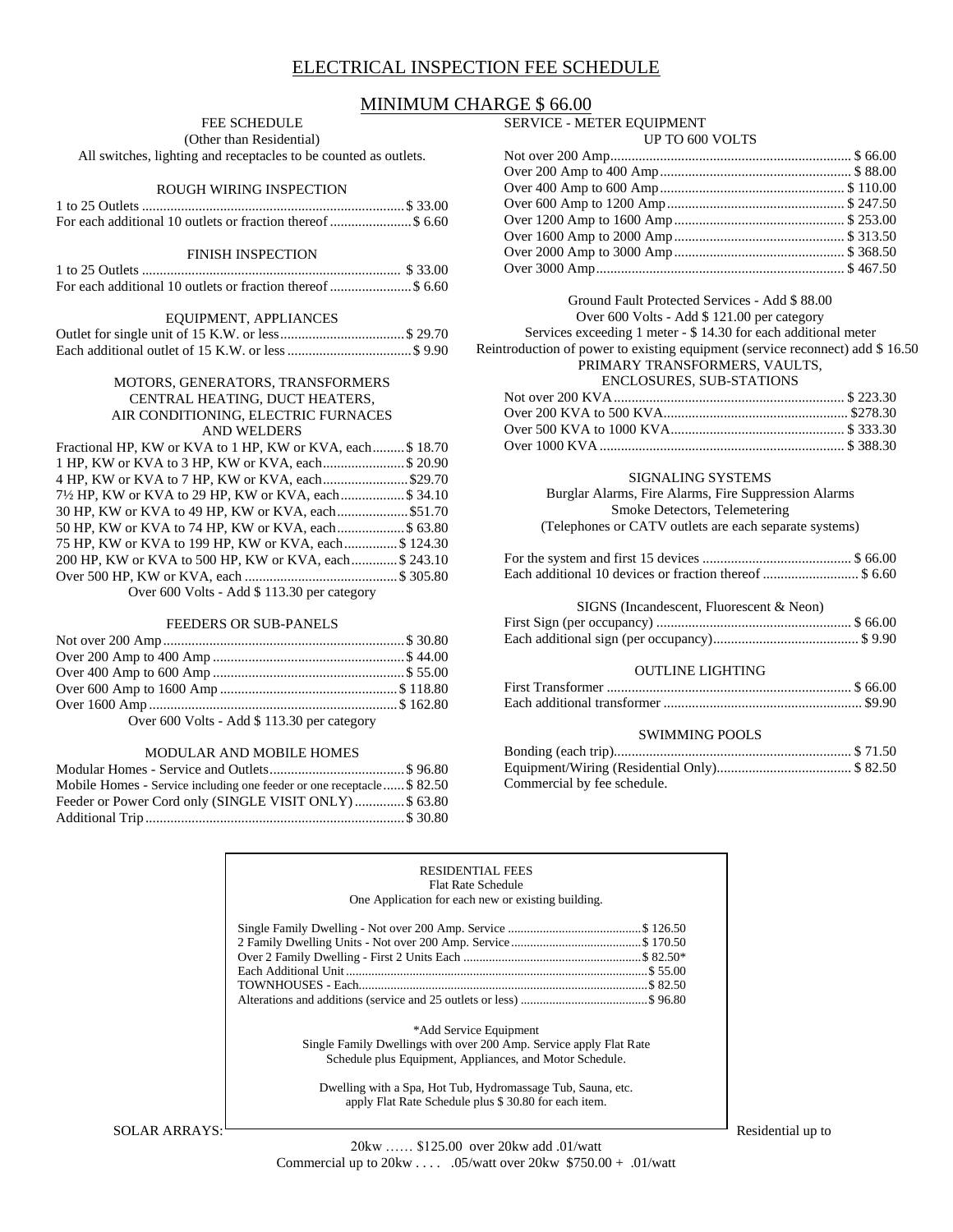## PLUMBING INSPECTION FEE SCHEDULE

### RESIDENTIAL FEES

| Industrialized Housing -                                                     |  |
|------------------------------------------------------------------------------|--|
| (Mobile Home, Modular and Manufactured) 1 sewer and water connection \$71.50 |  |
|                                                                              |  |
| All other per dwelling or unit -                                             |  |
|                                                                              |  |
|                                                                              |  |

### COMMERCIAL FEES

| Piping under slab (waste and supply) |         |
|--------------------------------------|---------|
|                                      |         |
|                                      |         |
| Piping rough-in (waste and supply)   |         |
|                                      |         |
|                                      |         |
| Piping final inspection              |         |
|                                      | \$55.00 |
|                                      |         |

### MISCELLANEOUS FEES

| \$71.50 |
|---------|
|         |
|         |
|         |
|         |
|         |

## MINIMUM CHARGE \$ 71.50

## FIXTURE DEFINITIONS FOR THE ABOVE FEE SCHEDULE

The word "fixture" shall mean each water closet, urinal, wash basin, bathtub, house trap, floor drain or downspout area drain, laundry tray, hot water heater or opening provided for any of the aforementioned or any plumbing or drainage appliance trap connected, either directly or indirectly, to the plumbing or drainage system, whether water-supplied or not, installed in the building or on the lot within the property lines.

### CONDITIONS NOT PROVIDED FOR IN THIS SCHEDULE, APPLY FOR FEE PA21P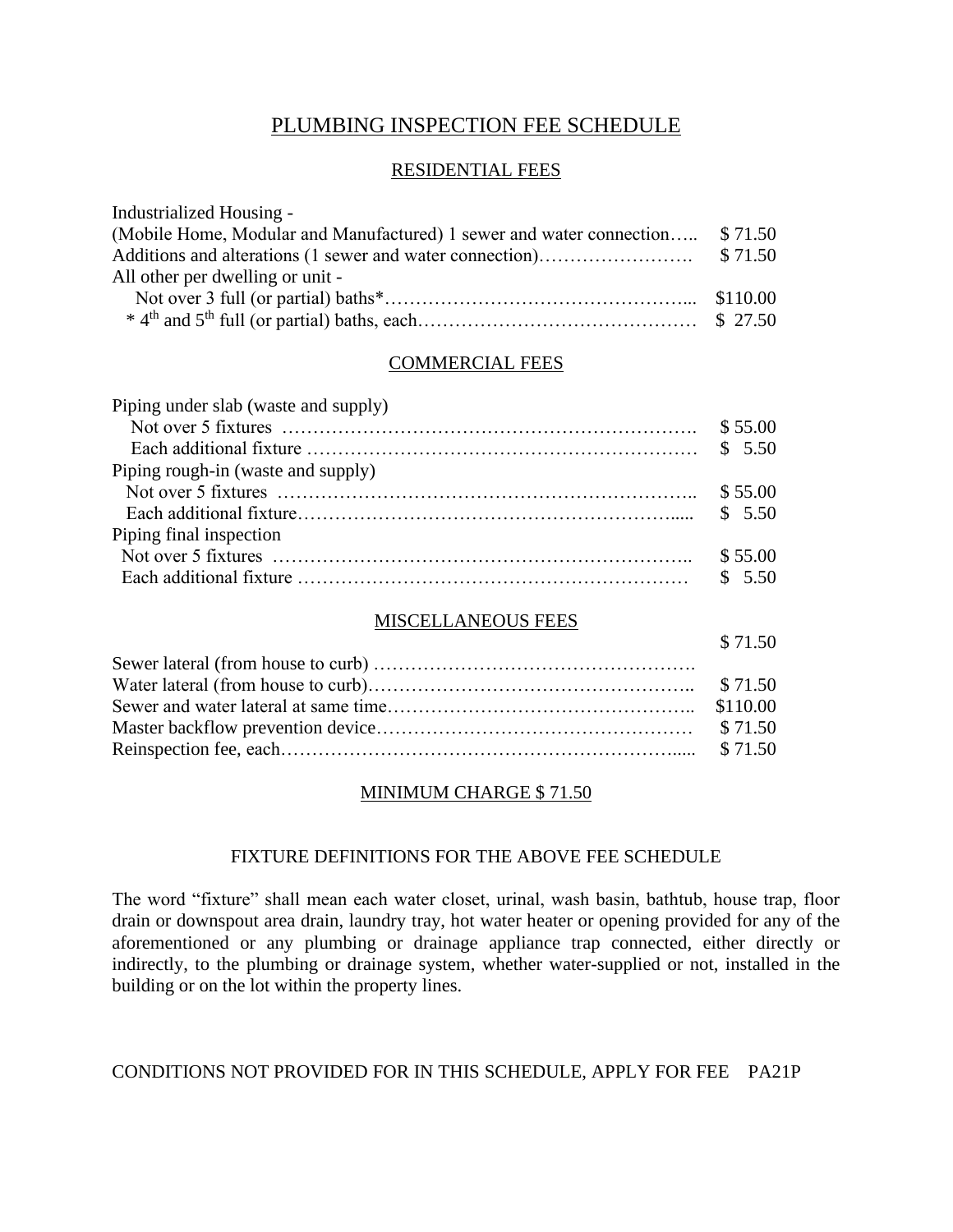## MECHANICAL INSPECTION FEE SCHEDULE **COMMERCIAL**

Total value of Mechanical bid X 0.00825 Individual systems (not to be combined with above multiplier)

| Circulating pumps, condensate pumps, exhaust fans                        |  |
|--------------------------------------------------------------------------|--|
| return air fans, water heaters less than 100 gallons,                    |  |
|                                                                          |  |
|                                                                          |  |
|                                                                          |  |
|                                                                          |  |
|                                                                          |  |
|                                                                          |  |
|                                                                          |  |
| Flammable and Combustible Liquid Storage, Dust Collectors  Apply For Fee |  |

## RESIDENTIAL

| Single Family Dwelling: |  |
|-------------------------|--|
|                         |  |
|                         |  |

### MINIMUM CHARGE \$66.00

## CONDITIONS NOT PROVIDED FOR IN THIS SCHEDULE, APPLY FOR FEE PA21M

## FIRE PROTECTION INSPECTION FEE SCHEDULE

### MINIMUM CHARGE: \$66.00

\* DEVICES SHALL INCLUDE ALL ANNUNCIATING AND INITIATING DEVICES, PANELS, ETC.

CONDITIONS NOT PROVIDED FOR IN THIS SCHEDULE, APPLY FOR FEE PA21FP